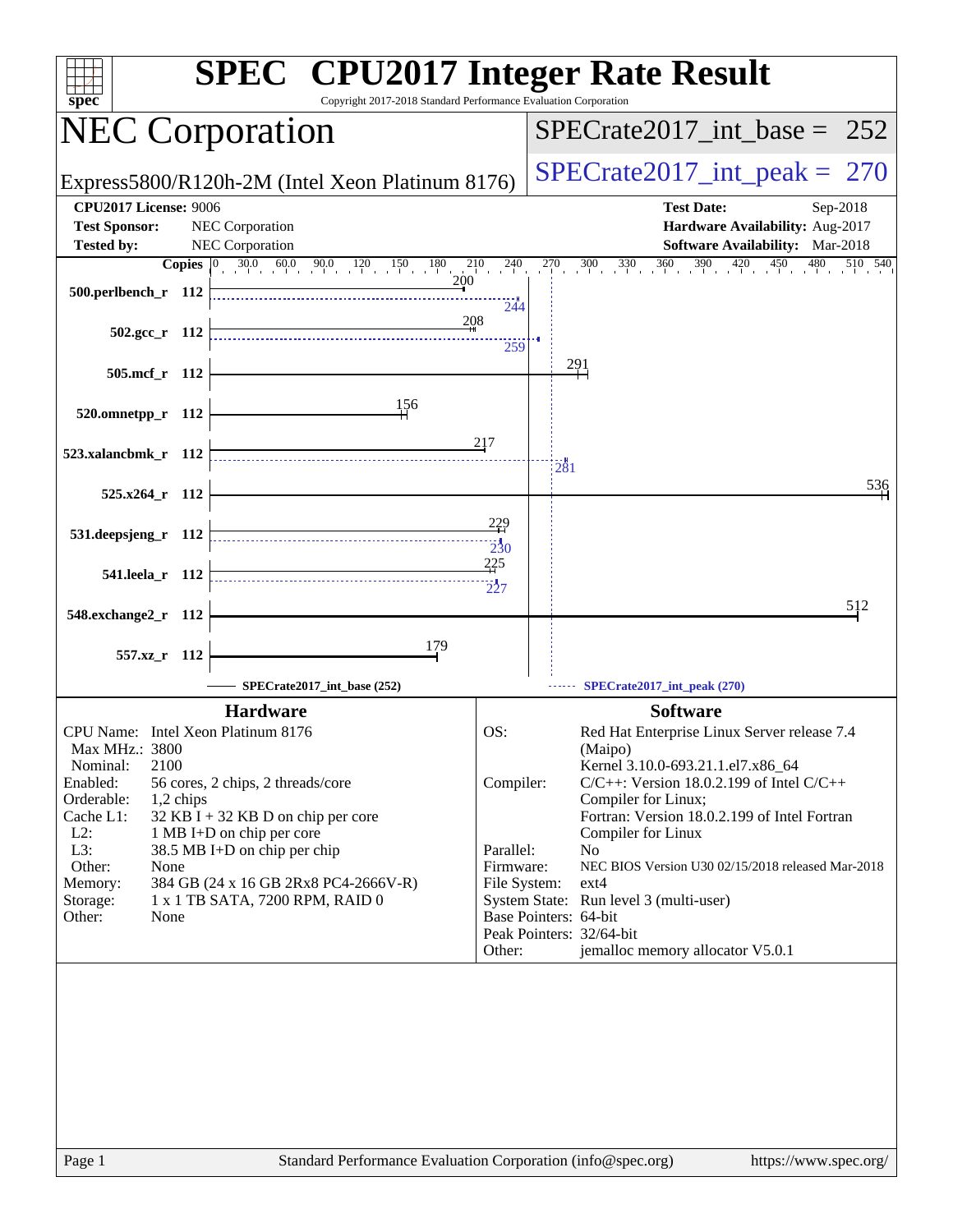

Copyright 2017-2018 Standard Performance Evaluation Corporation

# NEC Corporation

[SPECrate2017\\_int\\_base =](http://www.spec.org/auto/cpu2017/Docs/result-fields.html#SPECrate2017intbase) 252

Express5800/R120h-2M (Intel Xeon Platinum 8176) [SPECrate2017\\_int\\_peak =](http://www.spec.org/auto/cpu2017/Docs/result-fields.html#SPECrate2017intpeak) 270

**[CPU2017 License:](http://www.spec.org/auto/cpu2017/Docs/result-fields.html#CPU2017License)** 9006 **[Test Date:](http://www.spec.org/auto/cpu2017/Docs/result-fields.html#TestDate)** Sep-2018

**[Test Sponsor:](http://www.spec.org/auto/cpu2017/Docs/result-fields.html#TestSponsor)** NEC Corporation **[Hardware Availability:](http://www.spec.org/auto/cpu2017/Docs/result-fields.html#HardwareAvailability)** Aug-2017

**[Tested by:](http://www.spec.org/auto/cpu2017/Docs/result-fields.html#Testedby)** NEC Corporation **[Software Availability:](http://www.spec.org/auto/cpu2017/Docs/result-fields.html#SoftwareAvailability)** Mar-2018

## **[Results Table](http://www.spec.org/auto/cpu2017/Docs/result-fields.html#ResultsTable)**

|                            | <b>Base</b>   |                |       |                |       | <b>Peak</b>    |       |               |                |              |                |              |                |              |
|----------------------------|---------------|----------------|-------|----------------|-------|----------------|-------|---------------|----------------|--------------|----------------|--------------|----------------|--------------|
| <b>Benchmark</b>           | <b>Copies</b> | <b>Seconds</b> | Ratio | <b>Seconds</b> | Ratio | <b>Seconds</b> | Ratio | <b>Copies</b> | <b>Seconds</b> | <b>Ratio</b> | <b>Seconds</b> | <b>Ratio</b> | <b>Seconds</b> | <b>Ratio</b> |
| $500.$ perlbench_r         | 112           | 890            | 200   | 888            | 201   | 891            | 200   | 112           | 730            | 244          | 735            | 243          | 730            | 244          |
| $502.\text{gcc\_r}$        | 112           | 770            | 206   | 757            | 210   | 762            | 208   | 112           | 612            | 259          | 612            | 259          | 610            | 260          |
| $505$ .mcf r               | 112           | 606            | 299   | 622            | 291   | 622            | 291   | 112           | 606            | 299          | 622            | 291          | 622            | <u>291</u>   |
| 520.omnetpp_r              | 112           | 944            | 156   | 943            | 156   | 971            | 151   | 112           | 944            | 156          | 943            | 156          | 971            | 151          |
| 523.xalancbmk_r            | 112           | 544            | 217   | 545            | 217   | 546            | 216   | 112           | 421            | 281          | 419            | 282          | 421            | <b>281</b>   |
| 525.x264 r                 | 112           | 365            | 537   | 366            | 536   | 369            | 531   | 112           | 365            | 537          | 366            | 536          | 369            | 531          |
| 531.deepsjeng_r            | 112           | 551            | 233   | 561            | 229   | 563            | 228   | 112           | 561            | 229          | 558            | 230          | 558            | <b>230</b>   |
| 541.leela r                | 112           | 824            | 225   | 839            | 221   | 824            | 225   | 112           | 821            | 226          | 818            | 227          | 816            | 227          |
| 548.exchange2_r            | 112           | 573            | 512   | 573            | 512   | 573            | 512   | 112           | 573            | 512          | 573            | 512          | 573            | 512          |
| 557.xz r                   | 112           | 673            | 180   | 675            | 179   | 675            | 179   | 112           | 673            | 180          | 675            | 179          | 675            | 179          |
| $SPECrate2017$ int base =  |               |                | 252   |                |       |                |       |               |                |              |                |              |                |              |
| $CDFCsoft2017 int model =$ |               |                | 270   |                |       |                |       |               |                |              |                |              |                |              |

**[SPECrate2017\\_int\\_peak =](http://www.spec.org/auto/cpu2017/Docs/result-fields.html#SPECrate2017intpeak) 270**

Results appear in the [order in which they were run](http://www.spec.org/auto/cpu2017/Docs/result-fields.html#RunOrder). Bold underlined text [indicates a median measurement](http://www.spec.org/auto/cpu2017/Docs/result-fields.html#Median).

### **[Submit Notes](http://www.spec.org/auto/cpu2017/Docs/result-fields.html#SubmitNotes)**

 The numactl mechanism was used to bind copies to processors. The config file option 'submit' was used to generate numactl commands to bind each copy to a specific processor. For details, please see the config file.

## **[Operating System Notes](http://www.spec.org/auto/cpu2017/Docs/result-fields.html#OperatingSystemNotes)**

Stack size set to unlimited using "ulimit -s unlimited"

## **[General Notes](http://www.spec.org/auto/cpu2017/Docs/result-fields.html#GeneralNotes)**

Environment variables set by runcpu before the start of the run: LD\_LIBRARY\_PATH = "/home/cpu2017/lib/ia32:/home/cpu2017/lib/intel64:/home/cpu2017/je5.0.1-32:/home/cpu2017/je5.0.1-64"

 Binaries compiled on a system with 1x Intel Core i7-6700K CPU + 32GB RAM memory using Redhat Enterprise Linux 7.5 Transparent Huge Pages enabled by default Prior to runcpu invocation Filesystem page cache synced and cleared with: sync; echo 3 > /proc/sys/vm/drop\_caches runcpu command invoked through numactl i.e.: numactl --interleave=all runcpu <etc>

 Yes: The test sponsor attests, as of date of publication, that CVE-2017-5754 (Meltdown) is mitigated in the system as tested and documented. Yes: The test sponsor attests, as of date of publication, that CVE-2017-5753 (Spectre variant 1) is mitigated in the system as tested and documented.

**(Continued on next page)**

| Page 2 | Standard Performance Evaluation Corporation (info@spec.org) | https://www.spec.org/ |
|--------|-------------------------------------------------------------|-----------------------|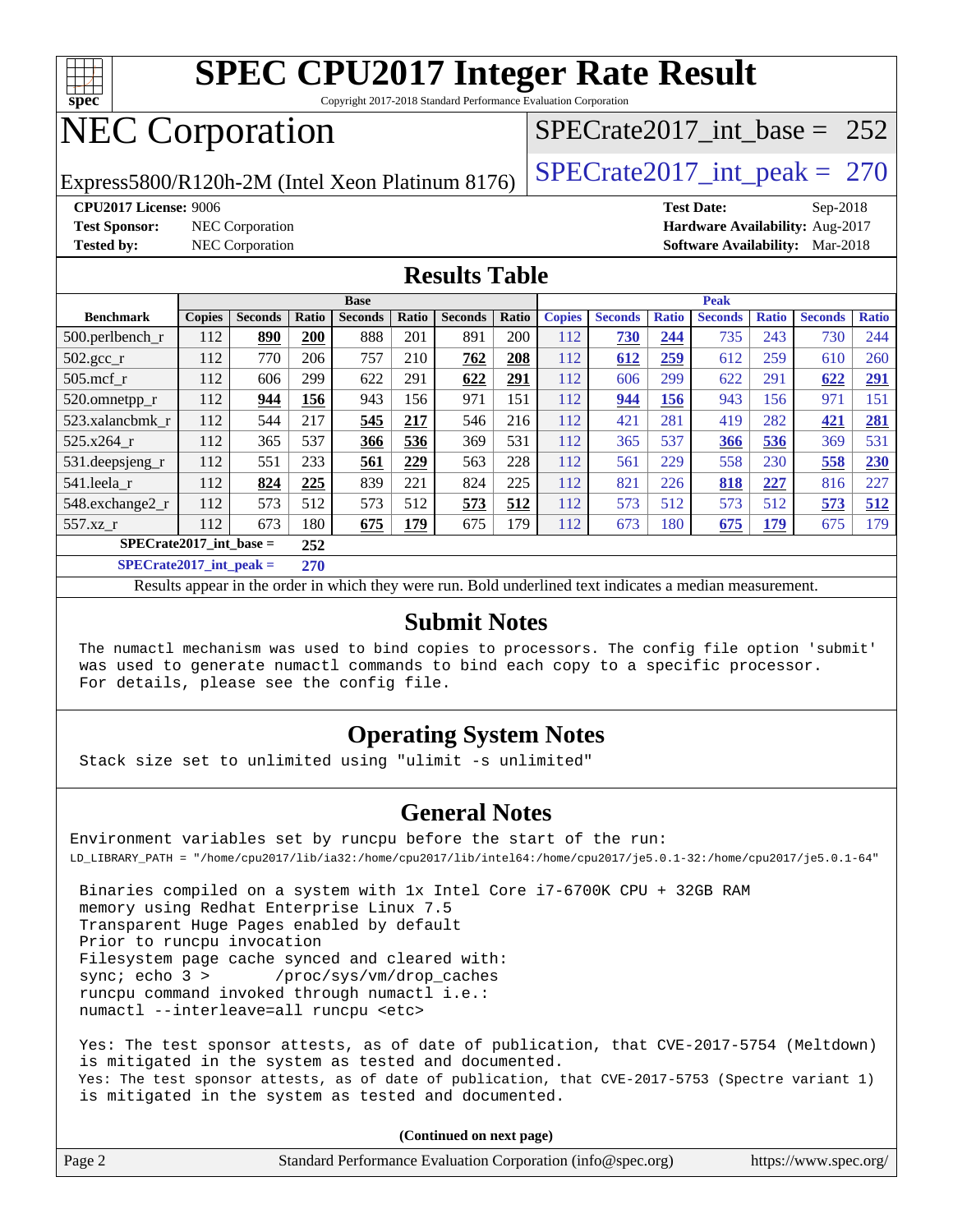

Copyright 2017-2018 Standard Performance Evaluation Corporation

# NEC Corporation

[SPECrate2017\\_int\\_base =](http://www.spec.org/auto/cpu2017/Docs/result-fields.html#SPECrate2017intbase) 252

Express5800/R120h-2M (Intel Xeon Platinum 8176) SPECrate  $2017$  int peak = 270

**[Test Sponsor:](http://www.spec.org/auto/cpu2017/Docs/result-fields.html#TestSponsor)** NEC Corporation **[Hardware Availability:](http://www.spec.org/auto/cpu2017/Docs/result-fields.html#HardwareAvailability)** Aug-2017 **[Tested by:](http://www.spec.org/auto/cpu2017/Docs/result-fields.html#Testedby)** NEC Corporation **[Software Availability:](http://www.spec.org/auto/cpu2017/Docs/result-fields.html#SoftwareAvailability)** Mar-2018

**[CPU2017 License:](http://www.spec.org/auto/cpu2017/Docs/result-fields.html#CPU2017License)** 9006 **[Test Date:](http://www.spec.org/auto/cpu2017/Docs/result-fields.html#TestDate)** Sep-2018

## **[General Notes \(Continued\)](http://www.spec.org/auto/cpu2017/Docs/result-fields.html#GeneralNotes)**

 Yes: The test sponsor attests, as of date of publication, that CVE-2017-5715 (Spectre variant 2) is mitigated in the system as tested and documented.

 jemalloc, a general purpose malloc implementation built with the RedHat Enterprise 7.5, and the system compiler gcc 4.8.5 sources available from jemalloc.net or <https://github.com/jemalloc/jemalloc/releases>

## **[Platform Notes](http://www.spec.org/auto/cpu2017/Docs/result-fields.html#PlatformNotes)**

Page 3 Standard Performance Evaluation Corporation [\(info@spec.org\)](mailto:info@spec.org) <https://www.spec.org/> BIOS Settings: Thermal Configuration: Maximum Cooling Workload Profile: General Throughput Compute Memory Patrol Scrubbing: Disabled LLC Dead Line Allocation: Disabled LLC Prefetch: Enabled Sysinfo program /home/cpu2017/bin/sysinfo Rev: r5974 of 2018-05-19 9bcde8f2999c33d61f64985e45859ea9 running on r120h2m Thu Sep 20 18:06:39 2018 SUT (System Under Test) info as seen by some common utilities. For more information on this section, see <https://www.spec.org/cpu2017/Docs/config.html#sysinfo> From /proc/cpuinfo model name : Intel(R) Xeon(R) Platinum 8176 CPU @ 2.10GHz 2 "physical id"s (chips) 112 "processors" cores, siblings (Caution: counting these is hw and system dependent. The following excerpts from /proc/cpuinfo might not be reliable. Use with caution.) cpu cores : 28 siblings : 56 physical 0: cores 0 1 2 3 8 9 10 11 12 13 14 16 17 18 19 20 21 22 24 25 26 27 28 29 30 physical 1: cores 0 1 2 3 8 9 10 11 12 13 14 16 17 18 19 20 21 22 24 25 26 27 28 29 30 From lscpu: Architecture: x86\_64 CPU op-mode(s): 32-bit, 64-bit Byte Order: Little Endian CPU(s): 112 On-line CPU(s) list: 0-111 Thread(s) per core: 2 Core(s) per socket: 28 Socket(s): 2 NUMA node(s): 4 **(Continued on next page)**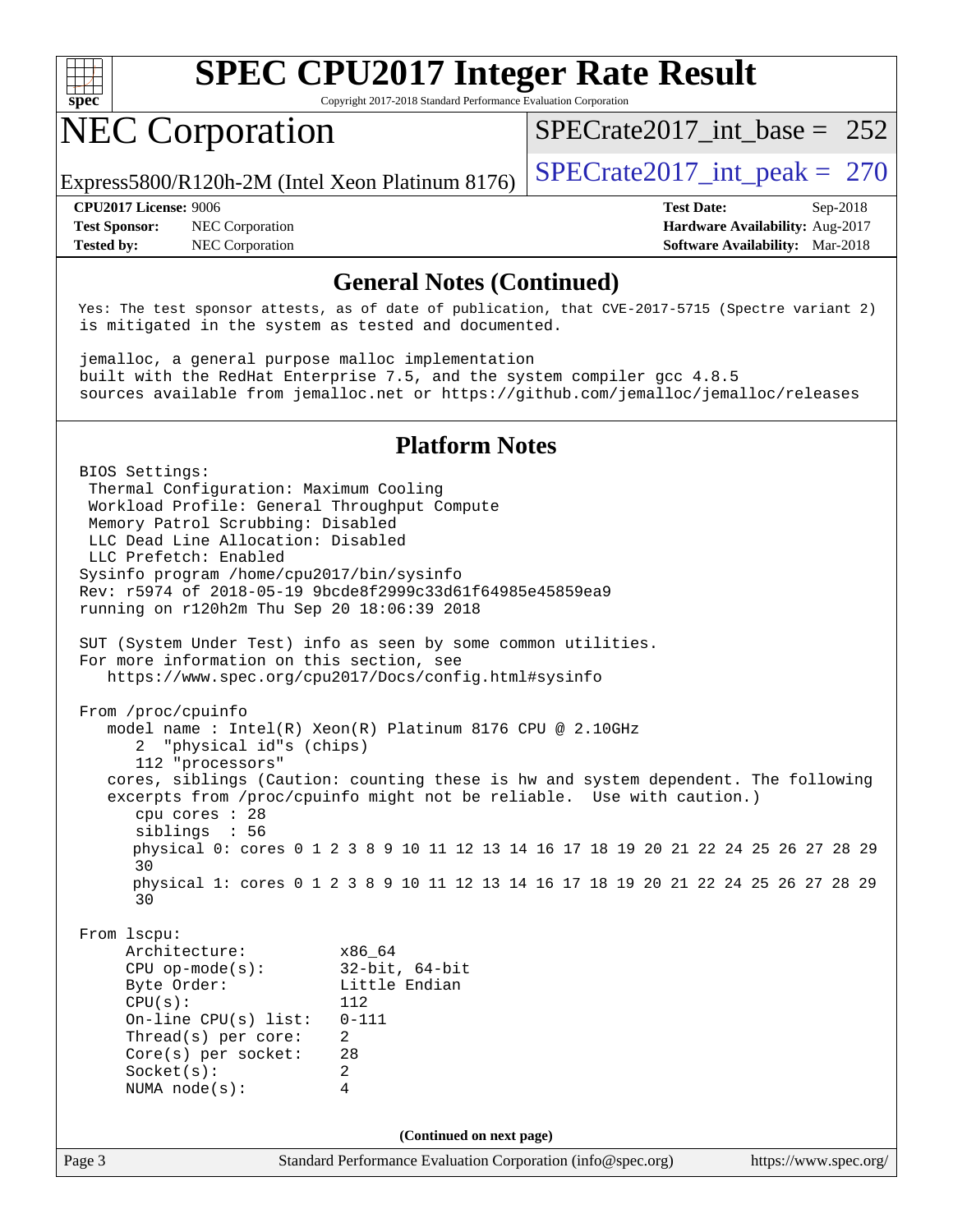

Copyright 2017-2018 Standard Performance Evaluation Corporation

# NEC Corporation

[SPECrate2017\\_int\\_base =](http://www.spec.org/auto/cpu2017/Docs/result-fields.html#SPECrate2017intbase) 252

Express5800/R120h-2M (Intel Xeon Platinum 8176) SPECrate  $2017$ \_int\_peak = 270

**[Test Sponsor:](http://www.spec.org/auto/cpu2017/Docs/result-fields.html#TestSponsor)** NEC Corporation **[Hardware Availability:](http://www.spec.org/auto/cpu2017/Docs/result-fields.html#HardwareAvailability)** Aug-2017 **[Tested by:](http://www.spec.org/auto/cpu2017/Docs/result-fields.html#Testedby)** NEC Corporation **[Software Availability:](http://www.spec.org/auto/cpu2017/Docs/result-fields.html#SoftwareAvailability)** Mar-2018

**[CPU2017 License:](http://www.spec.org/auto/cpu2017/Docs/result-fields.html#CPU2017License)** 9006 **[Test Date:](http://www.spec.org/auto/cpu2017/Docs/result-fields.html#TestDate)** Sep-2018

#### **[Platform Notes \(Continued\)](http://www.spec.org/auto/cpu2017/Docs/result-fields.html#PlatformNotes)**

| Vendor ID:                                        | GenuineIntel                                                                            |
|---------------------------------------------------|-----------------------------------------------------------------------------------------|
| CPU family:                                       | 6                                                                                       |
| Model:                                            | 85                                                                                      |
| Model name:                                       | $Intel(R) Xeon(R) Platinum 8176 CPU @ 2.10GHz$                                          |
| Stepping:<br>CPU MHz:                             | 4<br>2100.000                                                                           |
| BogoMIPS:                                         | 4200.00                                                                                 |
| Virtualization:                                   | $VT - x$                                                                                |
| Lld cache:                                        | 32K                                                                                     |
| Lli cache:                                        | 32K                                                                                     |
| $L2$ cache:                                       | 1024K                                                                                   |
| L3 cache:                                         | 39424K                                                                                  |
| NUMA node0 CPU(s):                                | $0 - 13, 56 - 69$                                                                       |
| NUMA nodel CPU(s):                                | 14-27,70-83                                                                             |
| NUMA $node2$ $CPU(s):$                            | $28 - 41, 84 - 97$                                                                      |
| NUMA $node3$ $CPU(s)$ :                           | $42 - 55, 98 - 111$                                                                     |
| Flags:                                            | fpu vme de pse tsc msr pae mce cx8 apic sep mtrr pge mca cmov                           |
|                                                   | pat pse36 clflush dts acpi mmx fxsr sse sse2 ss ht tm pbe syscall nx pdpe1gb rdtscp     |
|                                                   | lm constant_tsc art arch_perfmon pebs bts rep_good nopl xtopology nonstop_tsc           |
|                                                   | aperfmperf eagerfpu pni pclmulqdq dtes64 monitor ds_cpl vmx smx est tm2 ssse3 fma       |
|                                                   | cx16 xtpr pdcm pcid dca sse4_1 sse4_2 x2apic movbe popcnt tsc_deadline_timer aes        |
|                                                   | xsave avx f16c rdrand lahf_lm abm 3dnowprefetch epb cat_13 cdp_13 invpcid_single        |
|                                                   | intel_pt spec_ctrl ibpb_support tpr_shadow vnmi flexpriority ept vpid fsgsbase          |
|                                                   | tsc_adjust bmil hle avx2 smep bmi2 erms invpcid rtm cqm mpx rdt_a avx512f avx512dq      |
|                                                   | rdseed adx smap clflushopt clwb avx512cd avx512bw avx512vl xsaveopt xsavec xgetbvl      |
|                                                   | cqm_llc cqm_occup_llc cqm_mbm_total cqm_mbm_local dtherm ida arat pln pts               |
|                                                   |                                                                                         |
| /proc/cpuinfo cache data<br>cache size : 39424 KB |                                                                                         |
|                                                   |                                                                                         |
|                                                   | From numactl --hardware WARNING: a numactl 'node' might or might not correspond to a    |
| physical chip.                                    |                                                                                         |
| $available: 4 nodes (0-3)$                        |                                                                                         |
|                                                   | node 0 cpus: 0 1 2 3 4 5 6 7 8 9 10 11 12 13 56 57 58 59 60 61 62 63 64 65 66 67 68 69  |
| node 0 size: 97963 MB                             |                                                                                         |
| node 0 free: 95437 MB                             |                                                                                         |
|                                                   | node 1 cpus: 14 15 16 17 18 19 20 21 22 23 24 25 26 27 70 71 72 73 74 75 76 77 78 79 80 |
| 81 82 83                                          |                                                                                         |
| node 1 size: 98304 MB                             |                                                                                         |
| node 1 free: 95969 MB                             |                                                                                         |
|                                                   | node 2 cpus: 28 29 30 31 32 33 34 35 36 37 38 39 40 41 84 85 86 87 88 89 90 91 92 93 94 |
| 95 96 97                                          |                                                                                         |
| node 2 size: 98304 MB                             |                                                                                         |
| node 2 free: 96082 MB                             |                                                                                         |
|                                                   | node 3 cpus: 42 43 44 45 46 47 48 49 50 51 52 53 54 55 98 99 100 101 102 103 104 105    |
| 106 107 108 109 110 111                           |                                                                                         |
| node 3 size: 98303 MB                             |                                                                                         |
|                                                   |                                                                                         |
|                                                   | (Continued on next page)                                                                |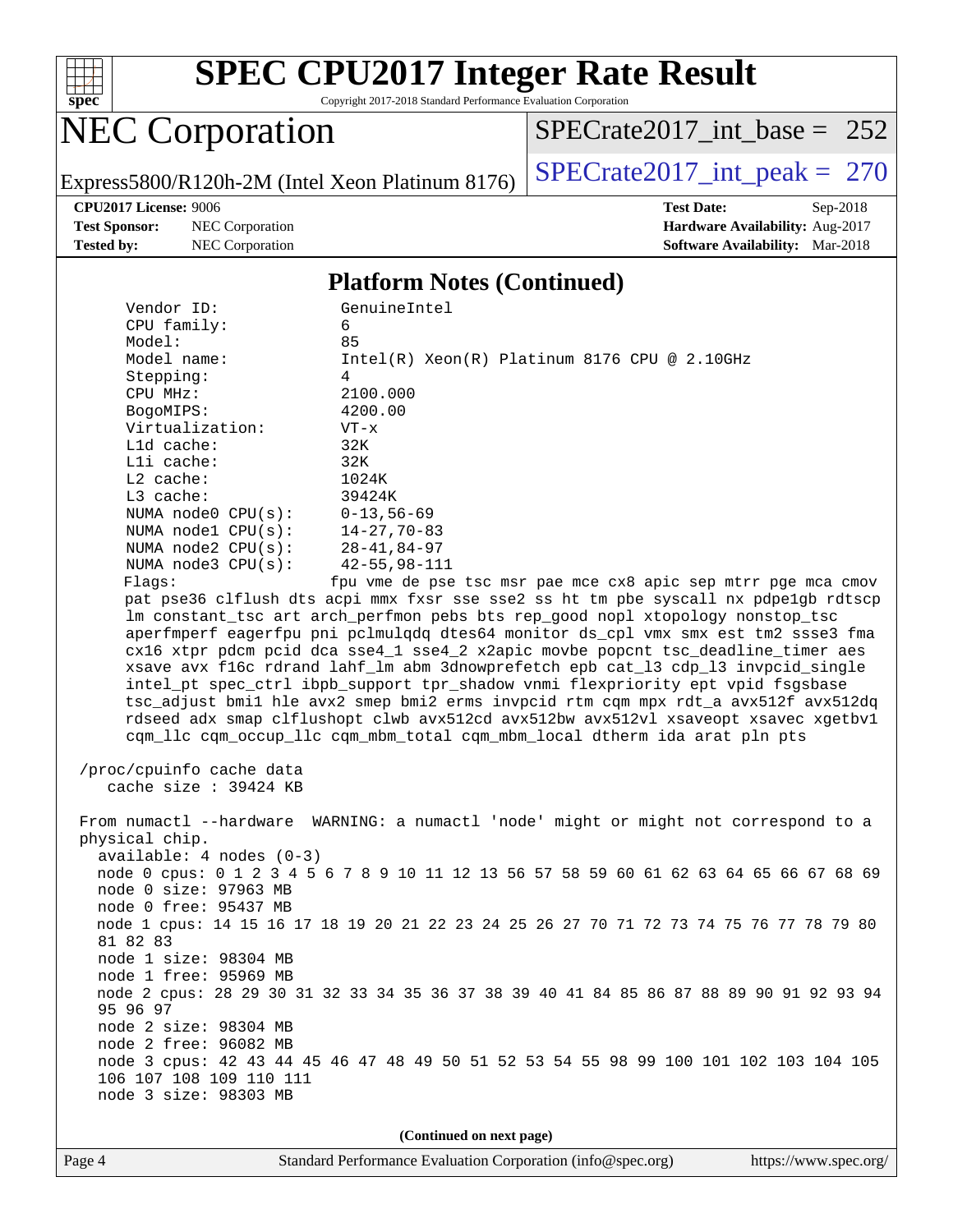

| Page 5 | Standard Performance Evaluation Corporation (info@spec.org) | https://www.spec.org/ |
|--------|-------------------------------------------------------------|-----------------------|
|--------|-------------------------------------------------------------|-----------------------|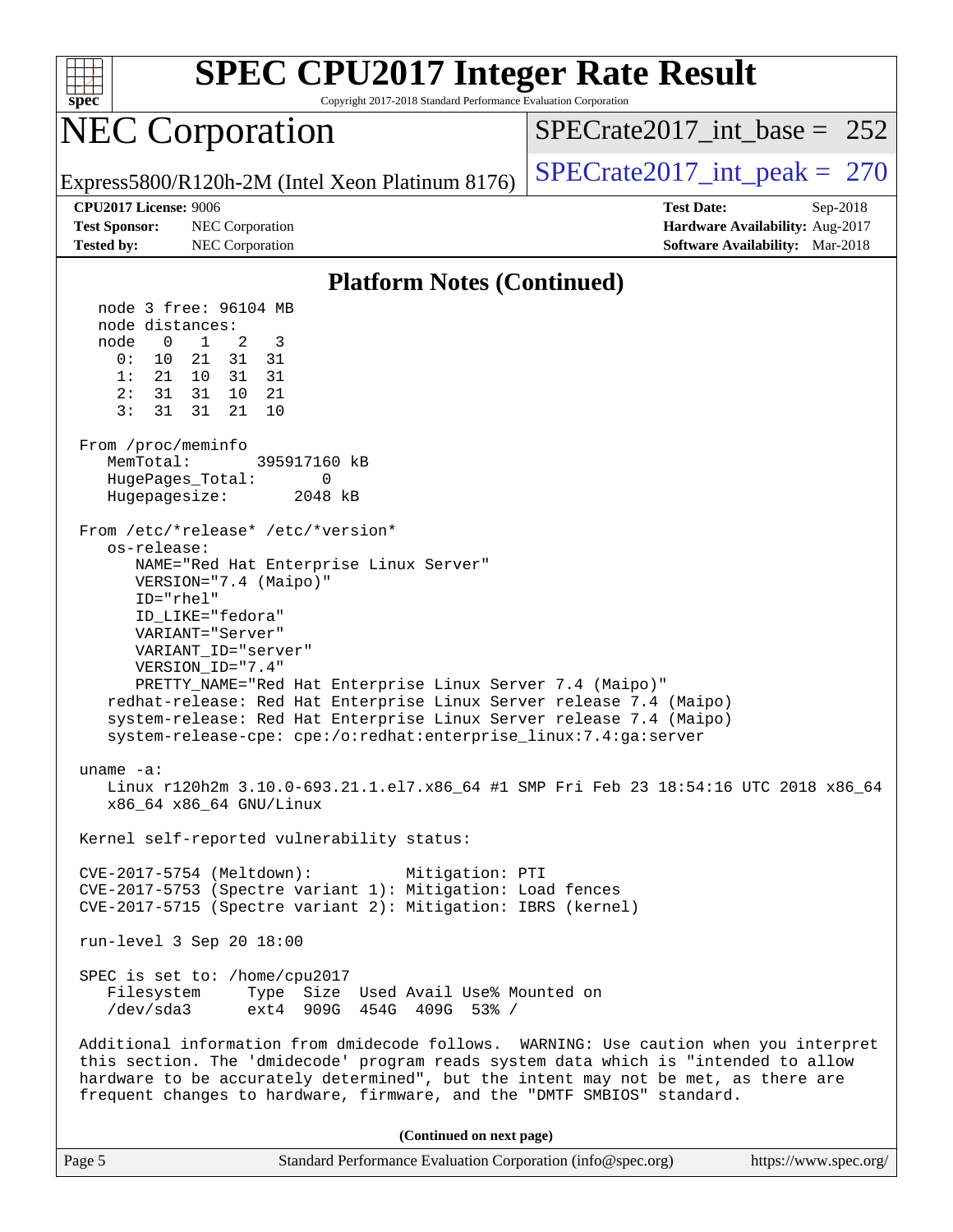

Copyright 2017-2018 Standard Performance Evaluation Corporation

# NEC Corporation

[SPECrate2017\\_int\\_base =](http://www.spec.org/auto/cpu2017/Docs/result-fields.html#SPECrate2017intbase) 252

Express5800/R120h-2M (Intel Xeon Platinum 8176) SPECrate  $2017$ \_int\_peak = 270

**[Test Sponsor:](http://www.spec.org/auto/cpu2017/Docs/result-fields.html#TestSponsor)** NEC Corporation **[Hardware Availability:](http://www.spec.org/auto/cpu2017/Docs/result-fields.html#HardwareAvailability)** Aug-2017 **[Tested by:](http://www.spec.org/auto/cpu2017/Docs/result-fields.html#Testedby)** NEC Corporation **[Software Availability:](http://www.spec.org/auto/cpu2017/Docs/result-fields.html#SoftwareAvailability)** Mar-2018

**[CPU2017 License:](http://www.spec.org/auto/cpu2017/Docs/result-fields.html#CPU2017License)** 9006 **[Test Date:](http://www.spec.org/auto/cpu2017/Docs/result-fields.html#TestDate)** Sep-2018

#### **[Platform Notes \(Continued\)](http://www.spec.org/auto/cpu2017/Docs/result-fields.html#PlatformNotes)**

 BIOS NEC U30 02/15/2018 Memory: 24x UNKNOWN NOT AVAILABLE 16 GB 2 rank 2666

(End of data from sysinfo program)

#### **[Compiler Version Notes](http://www.spec.org/auto/cpu2017/Docs/result-fields.html#CompilerVersionNotes)**

| 500.perlbench_r(base) 502.gcc_r(base) 505.mcf_r(base) 525.x264_r(base)<br>CC.<br>$557. xz_r(base)$  |  |  |  |  |  |  |
|-----------------------------------------------------------------------------------------------------|--|--|--|--|--|--|
| icc (ICC) 18.0.2 20180210<br>Copyright (C) 1985-2018 Intel Corporation. All rights reserved.        |  |  |  |  |  |  |
| 500.perlbench_r(peak) 502.gcc_r(peak) 505.mcf_r(peak) 525.x264_r(peak)<br>CC.<br>$557. xz_r (peak)$ |  |  |  |  |  |  |
| icc (ICC) 18.0.2 20180210<br>Copyright (C) 1985-2018 Intel Corporation. All rights reserved.        |  |  |  |  |  |  |
| CXXC 520.omnetpp_r(base) 523.xalancbmk_r(base) 531.deepsjeng_r(base)<br>$541.$ leela $r(base)$      |  |  |  |  |  |  |
| icpc (ICC) 18.0.2 20180210<br>Copyright (C) 1985-2018 Intel Corporation. All rights reserved.       |  |  |  |  |  |  |
| CXXC 520.omnetpp_r(peak) 523.xalancbmk_r(peak) 531.deepsjeng_r(peak)<br>541.leela_r(peak)           |  |  |  |  |  |  |
| icpc (ICC) 18.0.2 20180210<br>Copyright (C) 1985-2018 Intel Corporation. All rights reserved.       |  |  |  |  |  |  |
| $FC 548. exchange2_r(base)$                                                                         |  |  |  |  |  |  |
| ifort (IFORT) 18.0.2 20180210<br>Copyright (C) 1985-2018 Intel Corporation. All rights reserved.    |  |  |  |  |  |  |
| (Continued on next page)                                                                            |  |  |  |  |  |  |

Page 6 Standard Performance Evaluation Corporation [\(info@spec.org\)](mailto:info@spec.org) <https://www.spec.org/>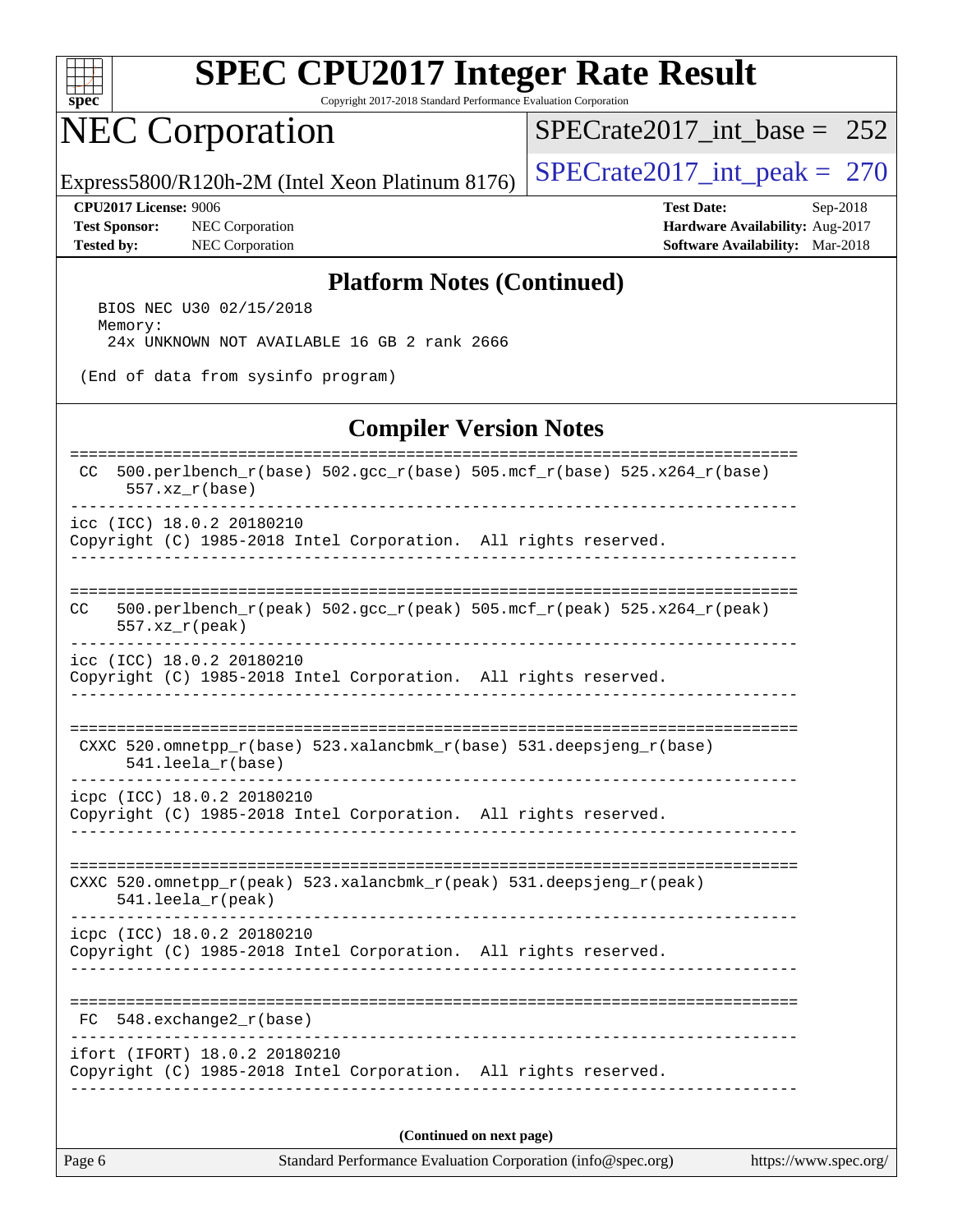

Copyright 2017-2018 Standard Performance Evaluation Corporation

## NEC Corporation

[SPECrate2017\\_int\\_base =](http://www.spec.org/auto/cpu2017/Docs/result-fields.html#SPECrate2017intbase) 252

Express5800/R120h-2M (Intel Xeon Platinum 8176)  $\left|$  [SPECrate2017\\_int\\_peak =](http://www.spec.org/auto/cpu2017/Docs/result-fields.html#SPECrate2017intpeak) 270

**[Test Sponsor:](http://www.spec.org/auto/cpu2017/Docs/result-fields.html#TestSponsor)** NEC Corporation **[Hardware Availability:](http://www.spec.org/auto/cpu2017/Docs/result-fields.html#HardwareAvailability)** Aug-2017 **[Tested by:](http://www.spec.org/auto/cpu2017/Docs/result-fields.html#Testedby)** NEC Corporation **[Software Availability:](http://www.spec.org/auto/cpu2017/Docs/result-fields.html#SoftwareAvailability)** Mar-2018

**[CPU2017 License:](http://www.spec.org/auto/cpu2017/Docs/result-fields.html#CPU2017License)** 9006 **[Test Date:](http://www.spec.org/auto/cpu2017/Docs/result-fields.html#TestDate)** Sep-2018

## **[Compiler Version Notes \(Continued\)](http://www.spec.org/auto/cpu2017/Docs/result-fields.html#CompilerVersionNotes)**

============================================================================== FC 548.exchange2\_r(peak) ----------------------------------------------------------------------------- ifort (IFORT) 18.0.2 20180210 Copyright (C) 1985-2018 Intel Corporation. All rights reserved. ------------------------------------------------------------------------------

## **[Base Compiler Invocation](http://www.spec.org/auto/cpu2017/Docs/result-fields.html#BaseCompilerInvocation)**

#### [C benchmarks](http://www.spec.org/auto/cpu2017/Docs/result-fields.html#Cbenchmarks): [icc -m64 -std=c11](http://www.spec.org/cpu2017/results/res2018q4/cpu2017-20181001-08968.flags.html#user_CCbase_intel_icc_64bit_c11_33ee0cdaae7deeeab2a9725423ba97205ce30f63b9926c2519791662299b76a0318f32ddfffdc46587804de3178b4f9328c46fa7c2b0cd779d7a61945c91cd35)

[C++ benchmarks:](http://www.spec.org/auto/cpu2017/Docs/result-fields.html#CXXbenchmarks) [icpc -m64](http://www.spec.org/cpu2017/results/res2018q4/cpu2017-20181001-08968.flags.html#user_CXXbase_intel_icpc_64bit_4ecb2543ae3f1412ef961e0650ca070fec7b7afdcd6ed48761b84423119d1bf6bdf5cad15b44d48e7256388bc77273b966e5eb805aefd121eb22e9299b2ec9d9)

[Fortran benchmarks](http://www.spec.org/auto/cpu2017/Docs/result-fields.html#Fortranbenchmarks): [ifort -m64](http://www.spec.org/cpu2017/results/res2018q4/cpu2017-20181001-08968.flags.html#user_FCbase_intel_ifort_64bit_24f2bb282fbaeffd6157abe4f878425411749daecae9a33200eee2bee2fe76f3b89351d69a8130dd5949958ce389cf37ff59a95e7a40d588e8d3a57e0c3fd751)

## **[Base Portability Flags](http://www.spec.org/auto/cpu2017/Docs/result-fields.html#BasePortabilityFlags)**

 500.perlbench\_r: [-DSPEC\\_LP64](http://www.spec.org/cpu2017/results/res2018q4/cpu2017-20181001-08968.flags.html#b500.perlbench_r_basePORTABILITY_DSPEC_LP64) [-DSPEC\\_LINUX\\_X64](http://www.spec.org/cpu2017/results/res2018q4/cpu2017-20181001-08968.flags.html#b500.perlbench_r_baseCPORTABILITY_DSPEC_LINUX_X64) 502.gcc\_r: [-DSPEC\\_LP64](http://www.spec.org/cpu2017/results/res2018q4/cpu2017-20181001-08968.flags.html#suite_basePORTABILITY502_gcc_r_DSPEC_LP64) 505.mcf\_r: [-DSPEC\\_LP64](http://www.spec.org/cpu2017/results/res2018q4/cpu2017-20181001-08968.flags.html#suite_basePORTABILITY505_mcf_r_DSPEC_LP64) 520.omnetpp\_r: [-DSPEC\\_LP64](http://www.spec.org/cpu2017/results/res2018q4/cpu2017-20181001-08968.flags.html#suite_basePORTABILITY520_omnetpp_r_DSPEC_LP64) 523.xalancbmk\_r: [-DSPEC\\_LP64](http://www.spec.org/cpu2017/results/res2018q4/cpu2017-20181001-08968.flags.html#suite_basePORTABILITY523_xalancbmk_r_DSPEC_LP64) [-DSPEC\\_LINUX](http://www.spec.org/cpu2017/results/res2018q4/cpu2017-20181001-08968.flags.html#b523.xalancbmk_r_baseCXXPORTABILITY_DSPEC_LINUX) 525.x264\_r: [-DSPEC\\_LP64](http://www.spec.org/cpu2017/results/res2018q4/cpu2017-20181001-08968.flags.html#suite_basePORTABILITY525_x264_r_DSPEC_LP64) 531.deepsjeng\_r: [-DSPEC\\_LP64](http://www.spec.org/cpu2017/results/res2018q4/cpu2017-20181001-08968.flags.html#suite_basePORTABILITY531_deepsjeng_r_DSPEC_LP64) 541.leela\_r: [-DSPEC\\_LP64](http://www.spec.org/cpu2017/results/res2018q4/cpu2017-20181001-08968.flags.html#suite_basePORTABILITY541_leela_r_DSPEC_LP64) 548.exchange2\_r: [-DSPEC\\_LP64](http://www.spec.org/cpu2017/results/res2018q4/cpu2017-20181001-08968.flags.html#suite_basePORTABILITY548_exchange2_r_DSPEC_LP64) 557.xz\_r: [-DSPEC\\_LP64](http://www.spec.org/cpu2017/results/res2018q4/cpu2017-20181001-08968.flags.html#suite_basePORTABILITY557_xz_r_DSPEC_LP64)

## **[Base Optimization Flags](http://www.spec.org/auto/cpu2017/Docs/result-fields.html#BaseOptimizationFlags)**

#### [C benchmarks](http://www.spec.org/auto/cpu2017/Docs/result-fields.html#Cbenchmarks):

[-Wl,-z,muldefs](http://www.spec.org/cpu2017/results/res2018q4/cpu2017-20181001-08968.flags.html#user_CCbase_link_force_multiple1_b4cbdb97b34bdee9ceefcfe54f4c8ea74255f0b02a4b23e853cdb0e18eb4525ac79b5a88067c842dd0ee6996c24547a27a4b99331201badda8798ef8a743f577) [-xCORE-AVX512](http://www.spec.org/cpu2017/results/res2018q4/cpu2017-20181001-08968.flags.html#user_CCbase_f-xCORE-AVX512) [-ipo](http://www.spec.org/cpu2017/results/res2018q4/cpu2017-20181001-08968.flags.html#user_CCbase_f-ipo) [-O3](http://www.spec.org/cpu2017/results/res2018q4/cpu2017-20181001-08968.flags.html#user_CCbase_f-O3) [-no-prec-div](http://www.spec.org/cpu2017/results/res2018q4/cpu2017-20181001-08968.flags.html#user_CCbase_f-no-prec-div) [-qopt-mem-layout-trans=3](http://www.spec.org/cpu2017/results/res2018q4/cpu2017-20181001-08968.flags.html#user_CCbase_f-qopt-mem-layout-trans_de80db37974c74b1f0e20d883f0b675c88c3b01e9d123adea9b28688d64333345fb62bc4a798493513fdb68f60282f9a726aa07f478b2f7113531aecce732043) [-L/usr/local/je5.0.1-64/lib](http://www.spec.org/cpu2017/results/res2018q4/cpu2017-20181001-08968.flags.html#user_CCbase_jemalloc_link_path64_4b10a636b7bce113509b17f3bd0d6226c5fb2346b9178c2d0232c14f04ab830f976640479e5c33dc2bcbbdad86ecfb6634cbbd4418746f06f368b512fced5394) [-ljemalloc](http://www.spec.org/cpu2017/results/res2018q4/cpu2017-20181001-08968.flags.html#user_CCbase_jemalloc_link_lib_d1249b907c500fa1c0672f44f562e3d0f79738ae9e3c4a9c376d49f265a04b9c99b167ecedbf6711b3085be911c67ff61f150a17b3472be731631ba4d0471706)

[C++ benchmarks:](http://www.spec.org/auto/cpu2017/Docs/result-fields.html#CXXbenchmarks)

[-Wl,-z,muldefs](http://www.spec.org/cpu2017/results/res2018q4/cpu2017-20181001-08968.flags.html#user_CXXbase_link_force_multiple1_b4cbdb97b34bdee9ceefcfe54f4c8ea74255f0b02a4b23e853cdb0e18eb4525ac79b5a88067c842dd0ee6996c24547a27a4b99331201badda8798ef8a743f577) [-xCORE-AVX512](http://www.spec.org/cpu2017/results/res2018q4/cpu2017-20181001-08968.flags.html#user_CXXbase_f-xCORE-AVX512) [-ipo](http://www.spec.org/cpu2017/results/res2018q4/cpu2017-20181001-08968.flags.html#user_CXXbase_f-ipo) [-O3](http://www.spec.org/cpu2017/results/res2018q4/cpu2017-20181001-08968.flags.html#user_CXXbase_f-O3) [-no-prec-div](http://www.spec.org/cpu2017/results/res2018q4/cpu2017-20181001-08968.flags.html#user_CXXbase_f-no-prec-div) [-qopt-mem-layout-trans=3](http://www.spec.org/cpu2017/results/res2018q4/cpu2017-20181001-08968.flags.html#user_CXXbase_f-qopt-mem-layout-trans_de80db37974c74b1f0e20d883f0b675c88c3b01e9d123adea9b28688d64333345fb62bc4a798493513fdb68f60282f9a726aa07f478b2f7113531aecce732043) [-L/usr/local/je5.0.1-64/lib](http://www.spec.org/cpu2017/results/res2018q4/cpu2017-20181001-08968.flags.html#user_CXXbase_jemalloc_link_path64_4b10a636b7bce113509b17f3bd0d6226c5fb2346b9178c2d0232c14f04ab830f976640479e5c33dc2bcbbdad86ecfb6634cbbd4418746f06f368b512fced5394) [-ljemalloc](http://www.spec.org/cpu2017/results/res2018q4/cpu2017-20181001-08968.flags.html#user_CXXbase_jemalloc_link_lib_d1249b907c500fa1c0672f44f562e3d0f79738ae9e3c4a9c376d49f265a04b9c99b167ecedbf6711b3085be911c67ff61f150a17b3472be731631ba4d0471706)

**(Continued on next page)**

Page 7 Standard Performance Evaluation Corporation [\(info@spec.org\)](mailto:info@spec.org) <https://www.spec.org/>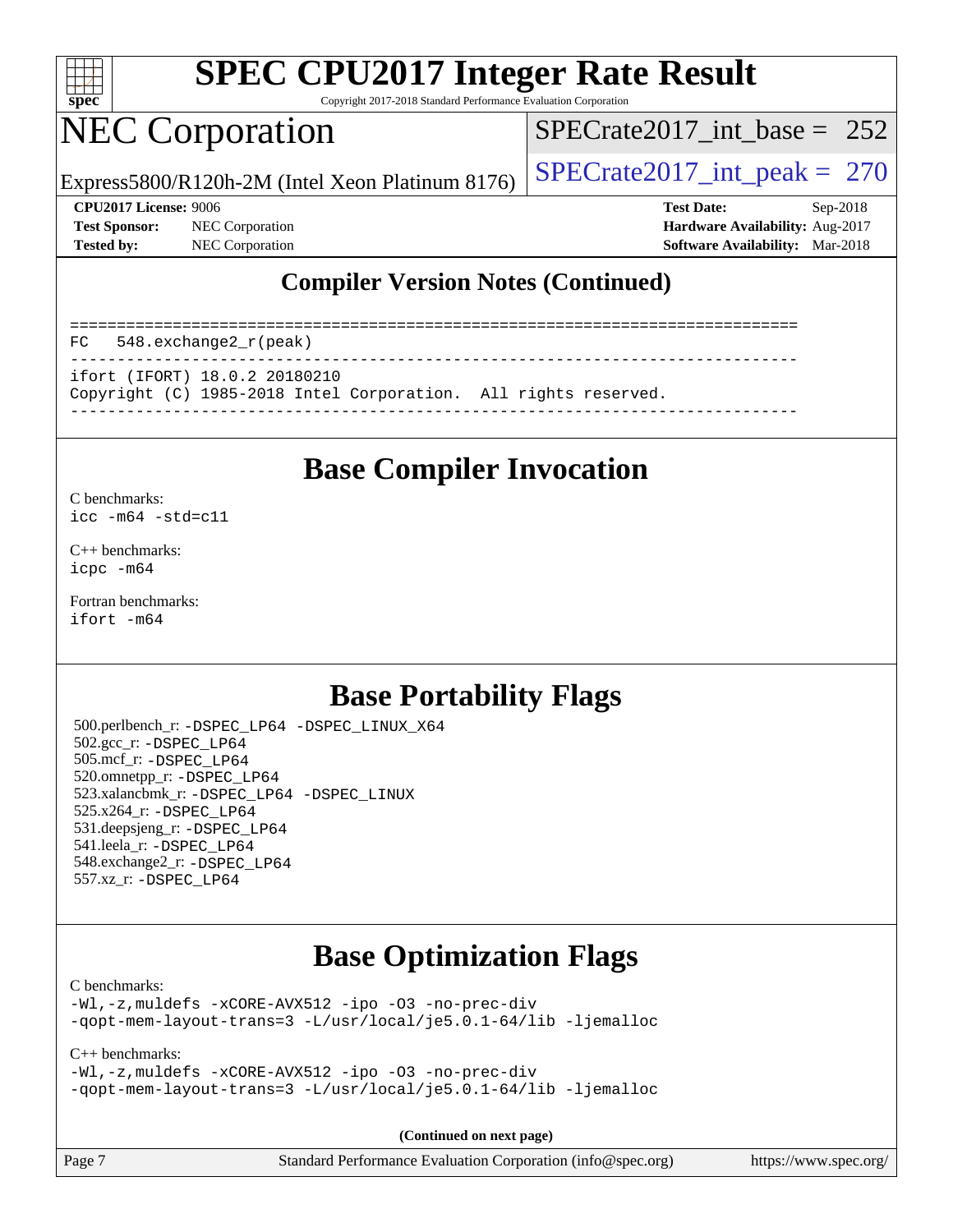

Copyright 2017-2018 Standard Performance Evaluation Corporation

# NEC Corporation

[SPECrate2017\\_int\\_base =](http://www.spec.org/auto/cpu2017/Docs/result-fields.html#SPECrate2017intbase) 252

Express5800/R120h-2M (Intel Xeon Platinum 8176) SPECrate  $2017$  int peak = 270

**[Test Sponsor:](http://www.spec.org/auto/cpu2017/Docs/result-fields.html#TestSponsor)** NEC Corporation **[Hardware Availability:](http://www.spec.org/auto/cpu2017/Docs/result-fields.html#HardwareAvailability)** Aug-2017 **[Tested by:](http://www.spec.org/auto/cpu2017/Docs/result-fields.html#Testedby)** NEC Corporation **[Software Availability:](http://www.spec.org/auto/cpu2017/Docs/result-fields.html#SoftwareAvailability)** Mar-2018

**[CPU2017 License:](http://www.spec.org/auto/cpu2017/Docs/result-fields.html#CPU2017License)** 9006 **[Test Date:](http://www.spec.org/auto/cpu2017/Docs/result-fields.html#TestDate)** Sep-2018

## **[Base Optimization Flags \(Continued\)](http://www.spec.org/auto/cpu2017/Docs/result-fields.html#BaseOptimizationFlags)**

[Fortran benchmarks](http://www.spec.org/auto/cpu2017/Docs/result-fields.html#Fortranbenchmarks):

[-Wl,-z,muldefs](http://www.spec.org/cpu2017/results/res2018q4/cpu2017-20181001-08968.flags.html#user_FCbase_link_force_multiple1_b4cbdb97b34bdee9ceefcfe54f4c8ea74255f0b02a4b23e853cdb0e18eb4525ac79b5a88067c842dd0ee6996c24547a27a4b99331201badda8798ef8a743f577) [-xCORE-AVX512](http://www.spec.org/cpu2017/results/res2018q4/cpu2017-20181001-08968.flags.html#user_FCbase_f-xCORE-AVX512) [-ipo](http://www.spec.org/cpu2017/results/res2018q4/cpu2017-20181001-08968.flags.html#user_FCbase_f-ipo) [-O3](http://www.spec.org/cpu2017/results/res2018q4/cpu2017-20181001-08968.flags.html#user_FCbase_f-O3) [-no-prec-div](http://www.spec.org/cpu2017/results/res2018q4/cpu2017-20181001-08968.flags.html#user_FCbase_f-no-prec-div) [-qopt-mem-layout-trans=3](http://www.spec.org/cpu2017/results/res2018q4/cpu2017-20181001-08968.flags.html#user_FCbase_f-qopt-mem-layout-trans_de80db37974c74b1f0e20d883f0b675c88c3b01e9d123adea9b28688d64333345fb62bc4a798493513fdb68f60282f9a726aa07f478b2f7113531aecce732043) [-nostandard-realloc-lhs](http://www.spec.org/cpu2017/results/res2018q4/cpu2017-20181001-08968.flags.html#user_FCbase_f_2003_std_realloc_82b4557e90729c0f113870c07e44d33d6f5a304b4f63d4c15d2d0f1fab99f5daaed73bdb9275d9ae411527f28b936061aa8b9c8f2d63842963b95c9dd6426b8a) [-L/usr/local/je5.0.1-64/lib](http://www.spec.org/cpu2017/results/res2018q4/cpu2017-20181001-08968.flags.html#user_FCbase_jemalloc_link_path64_4b10a636b7bce113509b17f3bd0d6226c5fb2346b9178c2d0232c14f04ab830f976640479e5c33dc2bcbbdad86ecfb6634cbbd4418746f06f368b512fced5394) [-ljemalloc](http://www.spec.org/cpu2017/results/res2018q4/cpu2017-20181001-08968.flags.html#user_FCbase_jemalloc_link_lib_d1249b907c500fa1c0672f44f562e3d0f79738ae9e3c4a9c376d49f265a04b9c99b167ecedbf6711b3085be911c67ff61f150a17b3472be731631ba4d0471706)

## **[Peak Compiler Invocation](http://www.spec.org/auto/cpu2017/Docs/result-fields.html#PeakCompilerInvocation)**

[C benchmarks \(except as noted below\)](http://www.spec.org/auto/cpu2017/Docs/result-fields.html#Cbenchmarksexceptasnotedbelow): [icc -m64 -std=c11](http://www.spec.org/cpu2017/results/res2018q4/cpu2017-20181001-08968.flags.html#user_CCpeak_intel_icc_64bit_c11_33ee0cdaae7deeeab2a9725423ba97205ce30f63b9926c2519791662299b76a0318f32ddfffdc46587804de3178b4f9328c46fa7c2b0cd779d7a61945c91cd35)

502.gcc\_r: [icc -m32 -std=c11 -L/home/prasadj/specdev/IC18u2\\_Internal/lin\\_18\\_0\\_20180210/compiler/lib/ia32\\_lin](http://www.spec.org/cpu2017/results/res2018q4/cpu2017-20181001-08968.flags.html#user_peakCCLD502_gcc_r_intel_icc_a481ac844e7127046fad14d498c730a1848fa901fbbb2c3dfdd5e9fbbac777c8009953946d55d8b6afe8ed0da70dd2b4f8dedbdf7ab1ee211ba70d24a5d89f85)

[C++ benchmarks \(except as noted below\):](http://www.spec.org/auto/cpu2017/Docs/result-fields.html#CXXbenchmarksexceptasnotedbelow) [icpc -m64](http://www.spec.org/cpu2017/results/res2018q4/cpu2017-20181001-08968.flags.html#user_CXXpeak_intel_icpc_64bit_4ecb2543ae3f1412ef961e0650ca070fec7b7afdcd6ed48761b84423119d1bf6bdf5cad15b44d48e7256388bc77273b966e5eb805aefd121eb22e9299b2ec9d9)

523.xalancbmk\_r: [icpc -m32 -L/home/prasadj/specdev/IC18u2\\_Internal/lin\\_18\\_0\\_20180210/compiler/lib/ia32\\_lin](http://www.spec.org/cpu2017/results/res2018q4/cpu2017-20181001-08968.flags.html#user_peakCXXLD523_xalancbmk_r_intel_icpc_c6d030cd79af6ea7d6fb64c57e8fe7ae8fe0b96fc5a3b3f4a10e3273b3d7fa9decd8263f6330cef23f751cb093a69fae84a2bf4c243500a8eed069248128076f)

[Fortran benchmarks](http://www.spec.org/auto/cpu2017/Docs/result-fields.html#Fortranbenchmarks): [ifort -m64](http://www.spec.org/cpu2017/results/res2018q4/cpu2017-20181001-08968.flags.html#user_FCpeak_intel_ifort_64bit_24f2bb282fbaeffd6157abe4f878425411749daecae9a33200eee2bee2fe76f3b89351d69a8130dd5949958ce389cf37ff59a95e7a40d588e8d3a57e0c3fd751)

## **[Peak Portability Flags](http://www.spec.org/auto/cpu2017/Docs/result-fields.html#PeakPortabilityFlags)**

 500.perlbench\_r: [-DSPEC\\_LP64](http://www.spec.org/cpu2017/results/res2018q4/cpu2017-20181001-08968.flags.html#b500.perlbench_r_peakPORTABILITY_DSPEC_LP64) [-DSPEC\\_LINUX\\_X64](http://www.spec.org/cpu2017/results/res2018q4/cpu2017-20181001-08968.flags.html#b500.perlbench_r_peakCPORTABILITY_DSPEC_LINUX_X64) 502.gcc\_r: [-D\\_FILE\\_OFFSET\\_BITS=64](http://www.spec.org/cpu2017/results/res2018q4/cpu2017-20181001-08968.flags.html#user_peakPORTABILITY502_gcc_r_file_offset_bits_64_5ae949a99b284ddf4e95728d47cb0843d81b2eb0e18bdfe74bbf0f61d0b064f4bda2f10ea5eb90e1dcab0e84dbc592acfc5018bc955c18609f94ddb8d550002c) 505.mcf\_r: [-DSPEC\\_LP64](http://www.spec.org/cpu2017/results/res2018q4/cpu2017-20181001-08968.flags.html#suite_peakPORTABILITY505_mcf_r_DSPEC_LP64) 520.omnetpp\_r: [-DSPEC\\_LP64](http://www.spec.org/cpu2017/results/res2018q4/cpu2017-20181001-08968.flags.html#suite_peakPORTABILITY520_omnetpp_r_DSPEC_LP64) 523.xalancbmk\_r: [-D\\_FILE\\_OFFSET\\_BITS=64](http://www.spec.org/cpu2017/results/res2018q4/cpu2017-20181001-08968.flags.html#user_peakPORTABILITY523_xalancbmk_r_file_offset_bits_64_5ae949a99b284ddf4e95728d47cb0843d81b2eb0e18bdfe74bbf0f61d0b064f4bda2f10ea5eb90e1dcab0e84dbc592acfc5018bc955c18609f94ddb8d550002c) [-DSPEC\\_LINUX](http://www.spec.org/cpu2017/results/res2018q4/cpu2017-20181001-08968.flags.html#b523.xalancbmk_r_peakCXXPORTABILITY_DSPEC_LINUX) 525.x264\_r: [-DSPEC\\_LP64](http://www.spec.org/cpu2017/results/res2018q4/cpu2017-20181001-08968.flags.html#suite_peakPORTABILITY525_x264_r_DSPEC_LP64) 531.deepsjeng\_r: [-DSPEC\\_LP64](http://www.spec.org/cpu2017/results/res2018q4/cpu2017-20181001-08968.flags.html#suite_peakPORTABILITY531_deepsjeng_r_DSPEC_LP64) 541.leela\_r: [-DSPEC\\_LP64](http://www.spec.org/cpu2017/results/res2018q4/cpu2017-20181001-08968.flags.html#suite_peakPORTABILITY541_leela_r_DSPEC_LP64) 548.exchange2\_r: [-DSPEC\\_LP64](http://www.spec.org/cpu2017/results/res2018q4/cpu2017-20181001-08968.flags.html#suite_peakPORTABILITY548_exchange2_r_DSPEC_LP64) 557.xz\_r: [-DSPEC\\_LP64](http://www.spec.org/cpu2017/results/res2018q4/cpu2017-20181001-08968.flags.html#suite_peakPORTABILITY557_xz_r_DSPEC_LP64)

## **[Peak Optimization Flags](http://www.spec.org/auto/cpu2017/Docs/result-fields.html#PeakOptimizationFlags)**

[C benchmarks](http://www.spec.org/auto/cpu2017/Docs/result-fields.html#Cbenchmarks):

**(Continued on next page)**

Page 8 Standard Performance Evaluation Corporation [\(info@spec.org\)](mailto:info@spec.org) <https://www.spec.org/>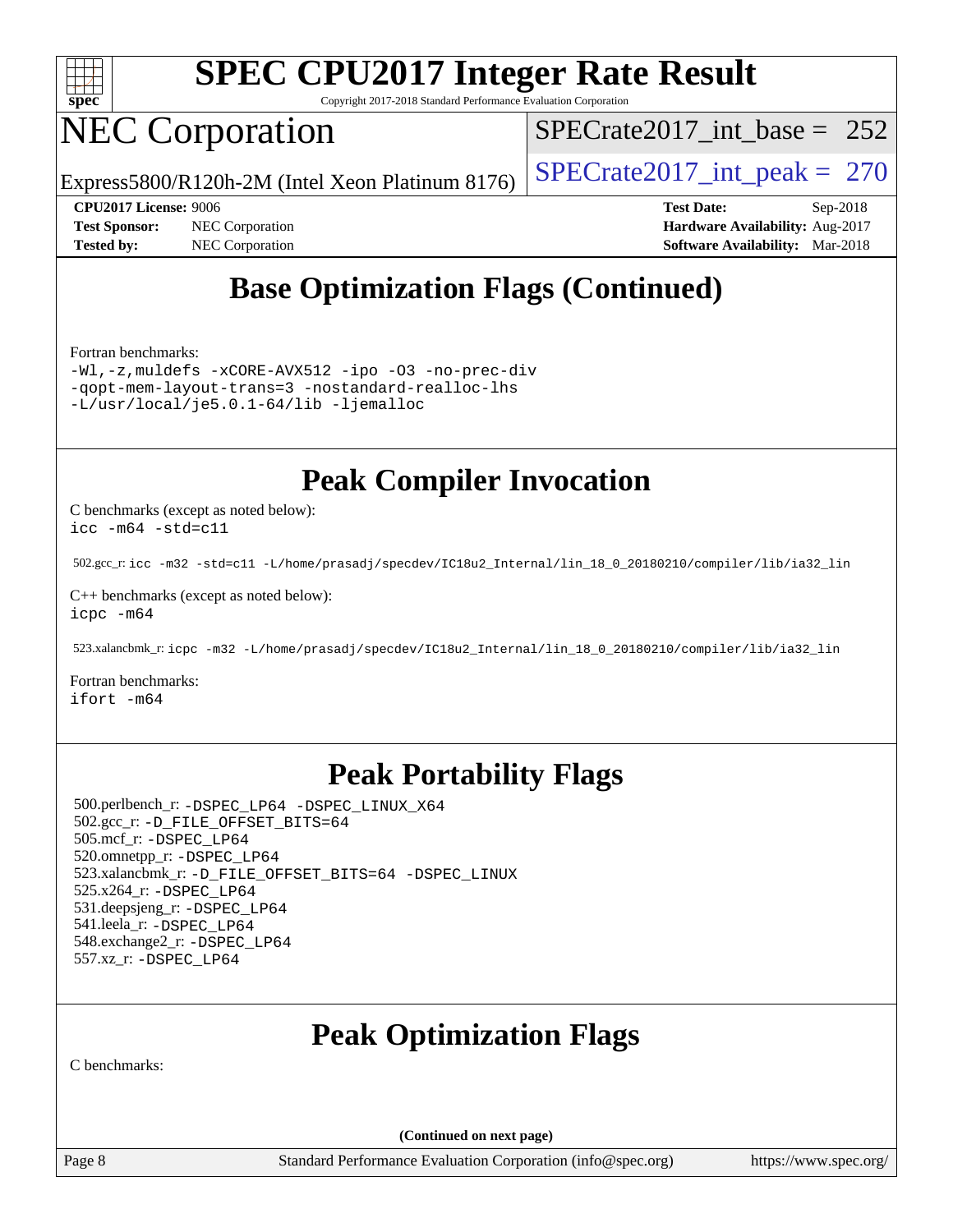

Copyright 2017-2018 Standard Performance Evaluation Corporation

# NEC Corporation

[SPECrate2017\\_int\\_base =](http://www.spec.org/auto/cpu2017/Docs/result-fields.html#SPECrate2017intbase) 252

Express5800/R120h-2M (Intel Xeon Platinum 8176) SPECrate  $2017$  int peak = 270

**[Tested by:](http://www.spec.org/auto/cpu2017/Docs/result-fields.html#Testedby)** NEC Corporation **[Software Availability:](http://www.spec.org/auto/cpu2017/Docs/result-fields.html#SoftwareAvailability)** Mar-2018

**[CPU2017 License:](http://www.spec.org/auto/cpu2017/Docs/result-fields.html#CPU2017License)** 9006 **[Test Date:](http://www.spec.org/auto/cpu2017/Docs/result-fields.html#TestDate)** Sep-2018 **[Test Sponsor:](http://www.spec.org/auto/cpu2017/Docs/result-fields.html#TestSponsor)** NEC Corporation **[Hardware Availability:](http://www.spec.org/auto/cpu2017/Docs/result-fields.html#HardwareAvailability)** Aug-2017

## **[Peak Optimization Flags \(Continued\)](http://www.spec.org/auto/cpu2017/Docs/result-fields.html#PeakOptimizationFlags)**

 500.perlbench\_r: [-Wl,-z,muldefs](http://www.spec.org/cpu2017/results/res2018q4/cpu2017-20181001-08968.flags.html#user_peakEXTRA_LDFLAGS500_perlbench_r_link_force_multiple1_b4cbdb97b34bdee9ceefcfe54f4c8ea74255f0b02a4b23e853cdb0e18eb4525ac79b5a88067c842dd0ee6996c24547a27a4b99331201badda8798ef8a743f577) [-prof-gen](http://www.spec.org/cpu2017/results/res2018q4/cpu2017-20181001-08968.flags.html#user_peakPASS1_CFLAGSPASS1_LDFLAGS500_perlbench_r_prof_gen_5aa4926d6013ddb2a31985c654b3eb18169fc0c6952a63635c234f711e6e63dd76e94ad52365559451ec499a2cdb89e4dc58ba4c67ef54ca681ffbe1461d6b36)(pass 1) [-prof-use](http://www.spec.org/cpu2017/results/res2018q4/cpu2017-20181001-08968.flags.html#user_peakPASS2_CFLAGSPASS2_LDFLAGS500_perlbench_r_prof_use_1a21ceae95f36a2b53c25747139a6c16ca95bd9def2a207b4f0849963b97e94f5260e30a0c64f4bb623698870e679ca08317ef8150905d41bd88c6f78df73f19)(pass 2) [-ipo](http://www.spec.org/cpu2017/results/res2018q4/cpu2017-20181001-08968.flags.html#user_peakPASS1_COPTIMIZEPASS2_COPTIMIZE500_perlbench_r_f-ipo) [-xCORE-AVX512](http://www.spec.org/cpu2017/results/res2018q4/cpu2017-20181001-08968.flags.html#user_peakPASS2_COPTIMIZE500_perlbench_r_f-xCORE-AVX512) [-O3](http://www.spec.org/cpu2017/results/res2018q4/cpu2017-20181001-08968.flags.html#user_peakPASS1_COPTIMIZEPASS2_COPTIMIZE500_perlbench_r_f-O3) [-no-prec-div](http://www.spec.org/cpu2017/results/res2018q4/cpu2017-20181001-08968.flags.html#user_peakPASS1_COPTIMIZEPASS2_COPTIMIZE500_perlbench_r_f-no-prec-div) [-qopt-mem-layout-trans=3](http://www.spec.org/cpu2017/results/res2018q4/cpu2017-20181001-08968.flags.html#user_peakPASS1_COPTIMIZEPASS2_COPTIMIZE500_perlbench_r_f-qopt-mem-layout-trans_de80db37974c74b1f0e20d883f0b675c88c3b01e9d123adea9b28688d64333345fb62bc4a798493513fdb68f60282f9a726aa07f478b2f7113531aecce732043) [-fno-strict-overflow](http://www.spec.org/cpu2017/results/res2018q4/cpu2017-20181001-08968.flags.html#user_peakEXTRA_OPTIMIZE500_perlbench_r_f-fno-strict-overflow) [-L/usr/local/je5.0.1-64/lib](http://www.spec.org/cpu2017/results/res2018q4/cpu2017-20181001-08968.flags.html#user_peakEXTRA_LIBS500_perlbench_r_jemalloc_link_path64_4b10a636b7bce113509b17f3bd0d6226c5fb2346b9178c2d0232c14f04ab830f976640479e5c33dc2bcbbdad86ecfb6634cbbd4418746f06f368b512fced5394) [-ljemalloc](http://www.spec.org/cpu2017/results/res2018q4/cpu2017-20181001-08968.flags.html#user_peakEXTRA_LIBS500_perlbench_r_jemalloc_link_lib_d1249b907c500fa1c0672f44f562e3d0f79738ae9e3c4a9c376d49f265a04b9c99b167ecedbf6711b3085be911c67ff61f150a17b3472be731631ba4d0471706) 502.gcc\_r: [-Wl,-z,muldefs](http://www.spec.org/cpu2017/results/res2018q4/cpu2017-20181001-08968.flags.html#user_peakEXTRA_LDFLAGS502_gcc_r_link_force_multiple1_b4cbdb97b34bdee9ceefcfe54f4c8ea74255f0b02a4b23e853cdb0e18eb4525ac79b5a88067c842dd0ee6996c24547a27a4b99331201badda8798ef8a743f577) [-prof-gen](http://www.spec.org/cpu2017/results/res2018q4/cpu2017-20181001-08968.flags.html#user_peakPASS1_CFLAGSPASS1_LDFLAGS502_gcc_r_prof_gen_5aa4926d6013ddb2a31985c654b3eb18169fc0c6952a63635c234f711e6e63dd76e94ad52365559451ec499a2cdb89e4dc58ba4c67ef54ca681ffbe1461d6b36)(pass 1) [-prof-use](http://www.spec.org/cpu2017/results/res2018q4/cpu2017-20181001-08968.flags.html#user_peakPASS2_CFLAGSPASS2_LDFLAGS502_gcc_r_prof_use_1a21ceae95f36a2b53c25747139a6c16ca95bd9def2a207b4f0849963b97e94f5260e30a0c64f4bb623698870e679ca08317ef8150905d41bd88c6f78df73f19)(pass 2) [-ipo](http://www.spec.org/cpu2017/results/res2018q4/cpu2017-20181001-08968.flags.html#user_peakPASS1_COPTIMIZEPASS2_COPTIMIZE502_gcc_r_f-ipo) [-xCORE-AVX512](http://www.spec.org/cpu2017/results/res2018q4/cpu2017-20181001-08968.flags.html#user_peakPASS2_COPTIMIZE502_gcc_r_f-xCORE-AVX512) [-O3](http://www.spec.org/cpu2017/results/res2018q4/cpu2017-20181001-08968.flags.html#user_peakPASS1_COPTIMIZEPASS2_COPTIMIZE502_gcc_r_f-O3) [-no-prec-div](http://www.spec.org/cpu2017/results/res2018q4/cpu2017-20181001-08968.flags.html#user_peakPASS1_COPTIMIZEPASS2_COPTIMIZE502_gcc_r_f-no-prec-div) [-qopt-mem-layout-trans=3](http://www.spec.org/cpu2017/results/res2018q4/cpu2017-20181001-08968.flags.html#user_peakPASS1_COPTIMIZEPASS2_COPTIMIZE502_gcc_r_f-qopt-mem-layout-trans_de80db37974c74b1f0e20d883f0b675c88c3b01e9d123adea9b28688d64333345fb62bc4a798493513fdb68f60282f9a726aa07f478b2f7113531aecce732043) [-L/usr/local/je5.0.1-32/lib](http://www.spec.org/cpu2017/results/res2018q4/cpu2017-20181001-08968.flags.html#user_peakEXTRA_LIBS502_gcc_r_jemalloc_link_path32_e29f22e8e6c17053bbc6a0971f5a9c01a601a06bb1a59df2084b77a2fe0a2995b64fd4256feaeea39eeba3aae142e96e2b2b0a28974019c0c0c88139a84f900a) [-ljemalloc](http://www.spec.org/cpu2017/results/res2018q4/cpu2017-20181001-08968.flags.html#user_peakEXTRA_LIBS502_gcc_r_jemalloc_link_lib_d1249b907c500fa1c0672f44f562e3d0f79738ae9e3c4a9c376d49f265a04b9c99b167ecedbf6711b3085be911c67ff61f150a17b3472be731631ba4d0471706) 505.mcf\_r: basepeak = yes  $525.x264$ \_r: basepeak = yes 557.xz\_r: basepeak = yes [C++ benchmarks:](http://www.spec.org/auto/cpu2017/Docs/result-fields.html#CXXbenchmarks)  $520.$ omnetpp\_r: basepeak = yes  $523.xalancbmk_r: -Wl, -z, muldefs -prof-gen(pass 1) -prof-use(pass 2) -ipo$  $523.xalancbmk_r: -Wl, -z, muldefs -prof-gen(pass 1) -prof-use(pass 2) -ipo$  $523.xalancbmk_r: -Wl, -z, muldefs -prof-gen(pass 1) -prof-use(pass 2) -ipo$  $523.xalancbmk_r: -Wl, -z, muldefs -prof-gen(pass 1) -prof-use(pass 2) -ipo$  $523.xalancbmk_r: -Wl, -z, muldefs -prof-gen(pass 1) -prof-use(pass 2) -ipo$  $523.xalancbmk_r: -Wl, -z, muldefs -prof-gen(pass 1) -prof-use(pass 2) -ipo$ [-xCORE-AVX512](http://www.spec.org/cpu2017/results/res2018q4/cpu2017-20181001-08968.flags.html#user_peakPASS2_CXXOPTIMIZE523_xalancbmk_r_f-xCORE-AVX512) [-O3](http://www.spec.org/cpu2017/results/res2018q4/cpu2017-20181001-08968.flags.html#user_peakPASS1_CXXOPTIMIZEPASS2_CXXOPTIMIZE523_xalancbmk_r_f-O3) [-no-prec-div](http://www.spec.org/cpu2017/results/res2018q4/cpu2017-20181001-08968.flags.html#user_peakPASS1_CXXOPTIMIZEPASS2_CXXOPTIMIZE523_xalancbmk_r_f-no-prec-div) [-qopt-mem-layout-trans=3](http://www.spec.org/cpu2017/results/res2018q4/cpu2017-20181001-08968.flags.html#user_peakPASS1_CXXOPTIMIZEPASS2_CXXOPTIMIZE523_xalancbmk_r_f-qopt-mem-layout-trans_de80db37974c74b1f0e20d883f0b675c88c3b01e9d123adea9b28688d64333345fb62bc4a798493513fdb68f60282f9a726aa07f478b2f7113531aecce732043) [-L/usr/local/je5.0.1-32/lib](http://www.spec.org/cpu2017/results/res2018q4/cpu2017-20181001-08968.flags.html#user_peakEXTRA_LIBS523_xalancbmk_r_jemalloc_link_path32_e29f22e8e6c17053bbc6a0971f5a9c01a601a06bb1a59df2084b77a2fe0a2995b64fd4256feaeea39eeba3aae142e96e2b2b0a28974019c0c0c88139a84f900a) [-ljemalloc](http://www.spec.org/cpu2017/results/res2018q4/cpu2017-20181001-08968.flags.html#user_peakEXTRA_LIBS523_xalancbmk_r_jemalloc_link_lib_d1249b907c500fa1c0672f44f562e3d0f79738ae9e3c4a9c376d49f265a04b9c99b167ecedbf6711b3085be911c67ff61f150a17b3472be731631ba4d0471706) 531.deepsjeng\_r: [-Wl,-z,muldefs](http://www.spec.org/cpu2017/results/res2018q4/cpu2017-20181001-08968.flags.html#user_peakEXTRA_LDFLAGS531_deepsjeng_r_link_force_multiple1_b4cbdb97b34bdee9ceefcfe54f4c8ea74255f0b02a4b23e853cdb0e18eb4525ac79b5a88067c842dd0ee6996c24547a27a4b99331201badda8798ef8a743f577) [-prof-gen](http://www.spec.org/cpu2017/results/res2018q4/cpu2017-20181001-08968.flags.html#user_peakPASS1_CXXFLAGSPASS1_LDFLAGS531_deepsjeng_r_prof_gen_5aa4926d6013ddb2a31985c654b3eb18169fc0c6952a63635c234f711e6e63dd76e94ad52365559451ec499a2cdb89e4dc58ba4c67ef54ca681ffbe1461d6b36)(pass 1) [-prof-use](http://www.spec.org/cpu2017/results/res2018q4/cpu2017-20181001-08968.flags.html#user_peakPASS2_CXXFLAGSPASS2_LDFLAGS531_deepsjeng_r_prof_use_1a21ceae95f36a2b53c25747139a6c16ca95bd9def2a207b4f0849963b97e94f5260e30a0c64f4bb623698870e679ca08317ef8150905d41bd88c6f78df73f19)(pass 2) [-ipo](http://www.spec.org/cpu2017/results/res2018q4/cpu2017-20181001-08968.flags.html#user_peakPASS1_CXXOPTIMIZEPASS2_CXXOPTIMIZE531_deepsjeng_r_f-ipo) [-xCORE-AVX512](http://www.spec.org/cpu2017/results/res2018q4/cpu2017-20181001-08968.flags.html#user_peakPASS2_CXXOPTIMIZE531_deepsjeng_r_f-xCORE-AVX512) [-O3](http://www.spec.org/cpu2017/results/res2018q4/cpu2017-20181001-08968.flags.html#user_peakPASS1_CXXOPTIMIZEPASS2_CXXOPTIMIZE531_deepsjeng_r_f-O3) [-no-prec-div](http://www.spec.org/cpu2017/results/res2018q4/cpu2017-20181001-08968.flags.html#user_peakPASS1_CXXOPTIMIZEPASS2_CXXOPTIMIZE531_deepsjeng_r_f-no-prec-div) [-qopt-mem-layout-trans=3](http://www.spec.org/cpu2017/results/res2018q4/cpu2017-20181001-08968.flags.html#user_peakPASS1_CXXOPTIMIZEPASS2_CXXOPTIMIZE531_deepsjeng_r_f-qopt-mem-layout-trans_de80db37974c74b1f0e20d883f0b675c88c3b01e9d123adea9b28688d64333345fb62bc4a798493513fdb68f60282f9a726aa07f478b2f7113531aecce732043) [-L/usr/local/je5.0.1-64/lib](http://www.spec.org/cpu2017/results/res2018q4/cpu2017-20181001-08968.flags.html#user_peakEXTRA_LIBS531_deepsjeng_r_jemalloc_link_path64_4b10a636b7bce113509b17f3bd0d6226c5fb2346b9178c2d0232c14f04ab830f976640479e5c33dc2bcbbdad86ecfb6634cbbd4418746f06f368b512fced5394) [-ljemalloc](http://www.spec.org/cpu2017/results/res2018q4/cpu2017-20181001-08968.flags.html#user_peakEXTRA_LIBS531_deepsjeng_r_jemalloc_link_lib_d1249b907c500fa1c0672f44f562e3d0f79738ae9e3c4a9c376d49f265a04b9c99b167ecedbf6711b3085be911c67ff61f150a17b3472be731631ba4d0471706) 541.leela\_r: Same as 531.deepsjeng\_r [Fortran benchmarks](http://www.spec.org/auto/cpu2017/Docs/result-fields.html#Fortranbenchmarks): 548.exchange2\_r: basepeak = yes The flags files that were used to format this result can be browsed at

<http://www.spec.org/cpu2017/flags/Intel-ic18.0-official-linux64.2017-12-21.html> <http://www.spec.org/cpu2017/flags/NEC-Platform-Settings-V1.2-R120h-RevB.html>

You can also download the XML flags sources by saving the following links: <http://www.spec.org/cpu2017/flags/Intel-ic18.0-official-linux64.2017-12-21.xml> <http://www.spec.org/cpu2017/flags/NEC-Platform-Settings-V1.2-R120h-RevB.xml>